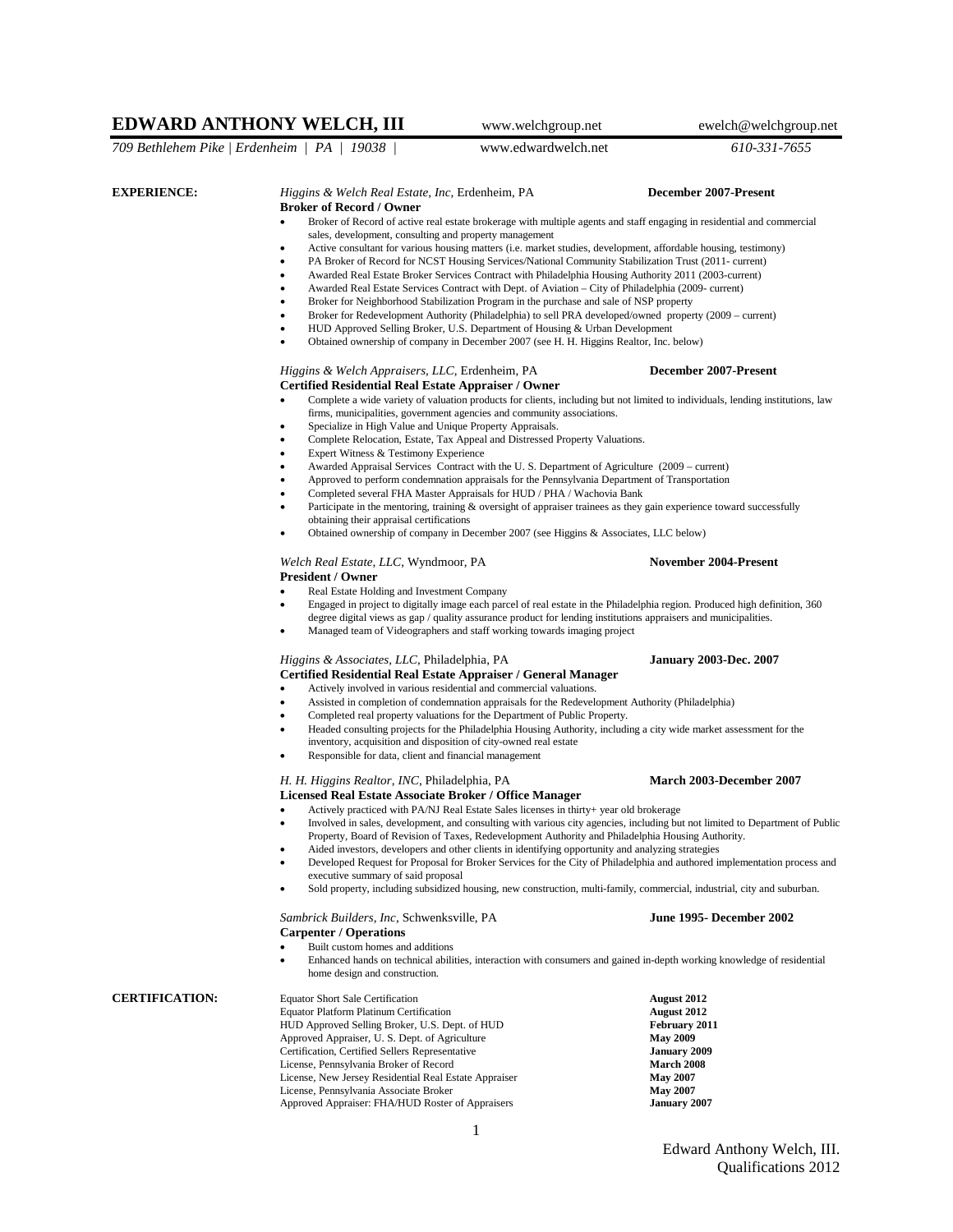## **EDWARD A WELCH, III CONT…**

| <b>CERTIFICATION CONT:</b>                       | Certification, Pennsylvania Residential Real Estate Appraiser<br>Designation, Accredited Seller Representative<br>License, New Jersey Real Estate Salesperson<br>License, Pennsylvania Real Estate Salesperson                                                                                                                                                                                                                                                                                                                                                                                                                                                                                                                                                                                                                                                                                                                                                                                                      | <b>January 2007</b><br><b>August 2006</b><br><b>August</b> 2005<br>April 2003                                                                                                                                                                                                                                                                                                                                                                                      |  |  |
|--------------------------------------------------|---------------------------------------------------------------------------------------------------------------------------------------------------------------------------------------------------------------------------------------------------------------------------------------------------------------------------------------------------------------------------------------------------------------------------------------------------------------------------------------------------------------------------------------------------------------------------------------------------------------------------------------------------------------------------------------------------------------------------------------------------------------------------------------------------------------------------------------------------------------------------------------------------------------------------------------------------------------------------------------------------------------------|--------------------------------------------------------------------------------------------------------------------------------------------------------------------------------------------------------------------------------------------------------------------------------------------------------------------------------------------------------------------------------------------------------------------------------------------------------------------|--|--|
| <b>EDUCATION:</b>                                | <b>ARCADIA UNIVERSITY</b><br><b>Masters of Business Administration: Graduation:</b><br><b>Study Abroad:</b> Dominica, Spring 2007 / London, Spring 2008                                                                                                                                                                                                                                                                                                                                                                                                                                                                                                                                                                                                                                                                                                                                                                                                                                                             | April 2008                                                                                                                                                                                                                                                                                                                                                                                                                                                         |  |  |
|                                                  | <b>TEMPLE UNIVERSITY, Fox School of Business &amp; Management</b><br><b>Bachelor of Business Administration:</b> Graduation:<br><b>Study Abroad: Rome, Italy Fall 2000</b>                                                                                                                                                                                                                                                                                                                                                                                                                                                                                                                                                                                                                                                                                                                                                                                                                                          | <b>January 2003</b>                                                                                                                                                                                                                                                                                                                                                                                                                                                |  |  |
|                                                  | MONTGOMERY COUNTY COMMUNITY COLLEGE<br>Associates of Business Administration: Graduation:                                                                                                                                                                                                                                                                                                                                                                                                                                                                                                                                                                                                                                                                                                                                                                                                                                                                                                                           | <b>January 2000</b>                                                                                                                                                                                                                                                                                                                                                                                                                                                |  |  |
| <b>AFFILIATIONS:</b>                             | <b>Member, Springfield Township Historical Society</b><br>Member, Greater Philadelphia REALTORS Association<br><b>Founding President</b> , Arcadia University MBA Alumni Association<br><b>Member, Arcadia University Alumni Association</b><br><b>Member, Ocean County Board of REALTORS</b><br><b>Board Member, Arcadia University Business Advisory Board</b><br>Member, Greater Philadelphia Chamber of Commerce<br><b>Board Member, Temple University Fox Alumni Association</b><br><b>Associate Member, Appraisal Institute</b><br><b>Board Member, Springfield Township Communications Committee</b><br><b>Board Member, Temple University Young Alumni Association</b><br>Participant, Wyndmoor Civic Association<br><b>Member, National &amp; PA &amp; Suburban West REALTORS Association</b><br><b>Member, Temple University Alumni Association</b><br><b>Member</b> , Young Involved Philadelphia,<br><b>Member, American Marketing Association</b><br><b>Member, International Business Association</b> | May 2010 - Present<br>April 2010 – Present<br>January 2008 – January 2009<br>January 2008 - Present<br><b>March 2008 – Present</b><br>Dec. 2007 – January 2009<br><b>Dec. 2007 - Present</b><br>June 2007 – Present<br>February 2007 - Present<br>May 2006 – May 2008<br>January 2006 – January 2008<br><b>March 2005 – May 2008</b><br>March 2003 - Present<br>January 2003 - Present<br>January 2003- January 2007<br>September 2001-2003<br>September 2001-2003 |  |  |
| <b>TEACHING &amp;</b><br><b>SPEAKING:</b>        | Philadelphia Redevelopment Authority<br>November 2011<br>Guest Speaker on Best Practices for Neighborhood Stabilization Program Marketing and Sales<br><b>Temple University, Fox School of Business</b><br>April 2010                                                                                                                                                                                                                                                                                                                                                                                                                                                                                                                                                                                                                                                                                                                                                                                               |                                                                                                                                                                                                                                                                                                                                                                                                                                                                    |  |  |
|                                                  | Guest Speaker on panel of experts in commercial and residential real estate, economics and appraisal to discuss current influences<br>and direction in the market. The forum was held at the Union League of Philadelphia and moderated by Dr. William Dunkelberg.<br><b>Manor College</b>                                                                                                                                                                                                                                                                                                                                                                                                                                                                                                                                                                                                                                                                                                                          | <b>March 2010</b>                                                                                                                                                                                                                                                                                                                                                                                                                                                  |  |  |
|                                                  | Guest speaker discussing the state of the real estate market and hot topics in the real estate industry<br><b>Greater Philadelphia Association of REALTORS</b>                                                                                                                                                                                                                                                                                                                                                                                                                                                                                                                                                                                                                                                                                                                                                                                                                                                      | December 2009 - Present                                                                                                                                                                                                                                                                                                                                                                                                                                            |  |  |
|                                                  | Guest speaker discussing appraisal theory and practice to students pursuing their PA salesperson license<br>Philadelphia Real Estate Investor - Inner Circle<br>Guest speaker "taking the mystery out of Appraisals in our current market;" Interactive forum geared towards first time investors,<br>seasoned investors and professionals from the mortgage industry. Conducted discussions on residential and commercial real estate<br>appraisal theory, technique and practice, as well as current factors affecting the housing market in the Philadelphia region<br><b>Philadelphia Board of Revision of Taxes</b><br>Guest speaker at Philadelphia Board of Revision of Tax in-house continuing education program geared towards staff members<br>successfully obtaining their assessor's license. Conducted discussions on residential real estate appraisal theory, technique and<br>practice; tenant & landlord interests; and leasehold estates                                                          | <b>Fall 2007</b><br>Fall 2006 – Spring 2007                                                                                                                                                                                                                                                                                                                                                                                                                        |  |  |
| <b>EXPERT WITNESS &amp;</b><br><b>TESTIMONY:</b> | <b>Fox Rothschild LLP.</b><br>Engaged as expert witness in deficiency judgment case in the City of Philadelphia. Contributed to successful outcome                                                                                                                                                                                                                                                                                                                                                                                                                                                                                                                                                                                                                                                                                                                                                                                                                                                                  | April 2012                                                                                                                                                                                                                                                                                                                                                                                                                                                         |  |  |
|                                                  | Tupitza & Associates, P.C.<br>Engaged as expert witness and testified in the court system of the City of Philadelphia in complex fraud case regarding<br>retrospective and current valuations. Testimony contributed to successful verdict.                                                                                                                                                                                                                                                                                                                                                                                                                                                                                                                                                                                                                                                                                                                                                                         | January 2010                                                                                                                                                                                                                                                                                                                                                                                                                                                       |  |  |
|                                                  | <b>Various</b><br>Engaged in various valuation and expert witness projects                                                                                                                                                                                                                                                                                                                                                                                                                                                                                                                                                                                                                                                                                                                                                                                                                                                                                                                                          | January 2004 - Current                                                                                                                                                                                                                                                                                                                                                                                                                                             |  |  |
| MEDIA &<br><b>PUBLICATIONS:</b>                  | Smart CEO Magazine - Philadelphia Edition<br>Interviewed as CEO on forecast and planning for 2011 economy                                                                                                                                                                                                                                                                                                                                                                                                                                                                                                                                                                                                                                                                                                                                                                                                                                                                                                           | December 2010                                                                                                                                                                                                                                                                                                                                                                                                                                                      |  |  |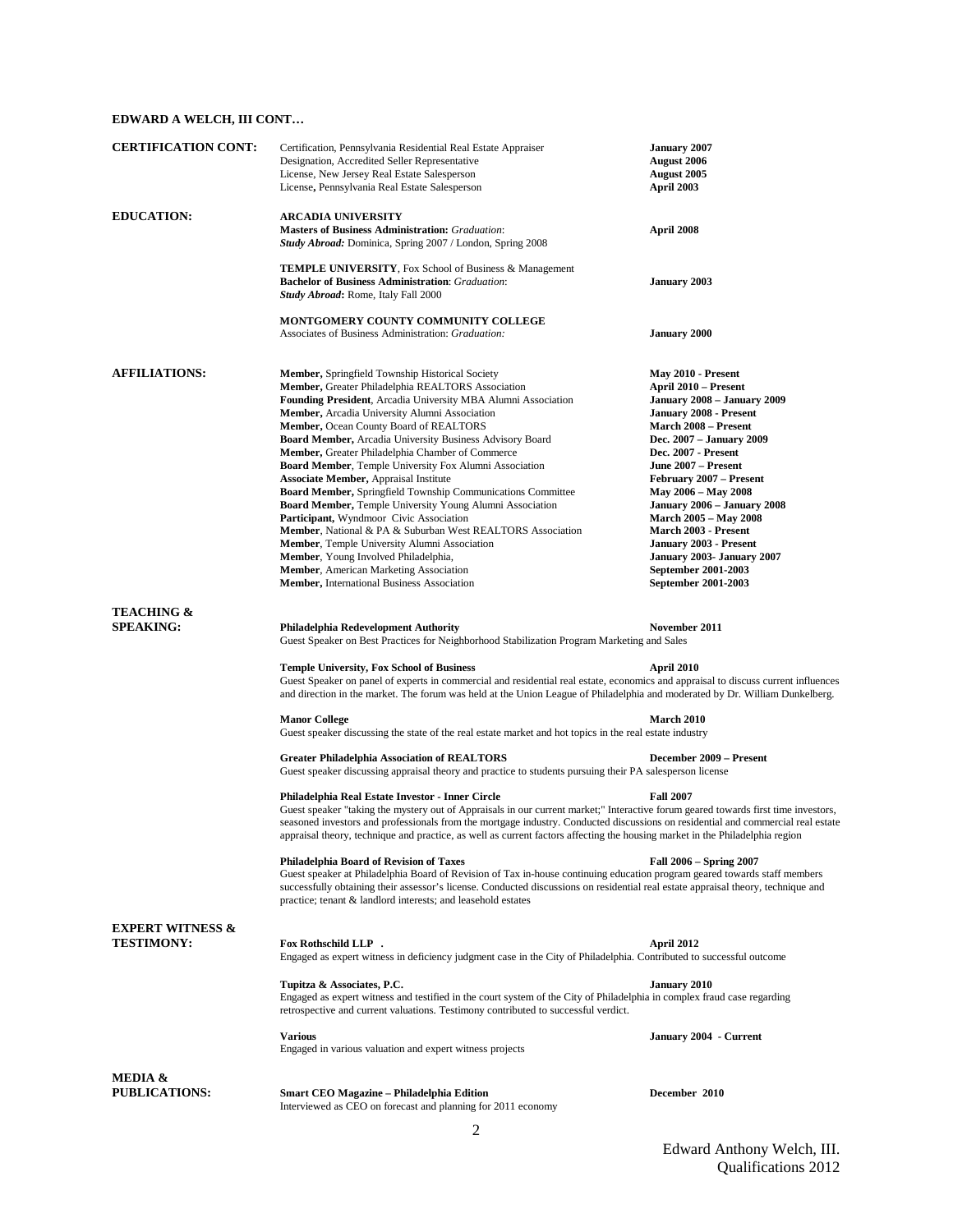# **EDWARD A WELCH, III CONT…**

|                                           | <b>CEO Intro Net / NBC 10</b><br>Filmed business related round table discussions and one on one interview                                                                                                                                                                                                        |                                                                                                                                                    | October 2010                 |                                      |  |
|-------------------------------------------|------------------------------------------------------------------------------------------------------------------------------------------------------------------------------------------------------------------------------------------------------------------------------------------------------------------|----------------------------------------------------------------------------------------------------------------------------------------------------|------------------------------|--------------------------------------|--|
|                                           | Smart CEO Magazine – Philadelphia Edition<br>Interviewed as Broker Owner, Appraiser and Entrepreneur                                                                                                                                                                                                             |                                                                                                                                                    | October 2010                 |                                      |  |
|                                           | 860 AM – WWDB – Money Talk Radio<br>Reoccurring guest on Executive Leaders Radio Program where the host, Herb Cohen, leads discussion on how business owners<br>are able to build their enterprise, their personal secrets of success, management style, industry trends, challenges and<br>opportunities ahead. |                                                                                                                                                    | January 2010 - Current       |                                      |  |
|                                           | <b>Temple University Alumni Newsletter</b><br>Penned article 'How the Global Markets Have Affected North Philadelphia Real Estate"                                                                                                                                                                               |                                                                                                                                                    | February 2009                |                                      |  |
|                                           | Philadelphia Business Journal<br>Interview in the 2008 MBA Education Guide                                                                                                                                                                                                                                       |                                                                                                                                                    | September 2007               |                                      |  |
|                                           | CBS / CW - Speak Up Philly<br>mortgage options and foreclosures.                                                                                                                                                                                                                                                 | Appeared as reoccurring guest on Philadelphia TV show that included topics of first time home-buying, market conditions,                           |                              | <b>July – Nov. 2007</b>              |  |
|                                           | Philadelphia Inquirer<br>Quoted in "Pricing a House When Supply Exceeds Demand," written by Alan J. Heavens                                                                                                                                                                                                      |                                                                                                                                                    | November 2006                |                                      |  |
|                                           |                                                                                                                                                                                                                                                                                                                  |                                                                                                                                                    |                              |                                      |  |
| <b>AWARDS &amp;</b><br><b>CHARITABLE:</b> | <b>Donor,</b> Susan G Koman, For the Cure                                                                                                                                                                                                                                                                        | <b>Recipient</b> , Ranked #37 - Philadelphia Business Journal and UPENN<br>Wharton School of Business 100 Fastest Growing Privately Held Companies |                              | October 2011<br>April 2011 – Present |  |
|                                           | Donor, Friends of Hillcrest Pond                                                                                                                                                                                                                                                                                 |                                                                                                                                                    |                              | March 2011 – Present                 |  |
|                                           | <b>Donor</b> , Philadelphia Children's Foundation                                                                                                                                                                                                                                                                |                                                                                                                                                    |                              | December 2010 - Present              |  |
|                                           | <b>Donor, Media Mobilizing Project</b><br>Recipient, Ranked #9 - Philadelphia Business Journal and UPENN                                                                                                                                                                                                         | December 2010 - Present                                                                                                                            |                              |                                      |  |
|                                           |                                                                                                                                                                                                                                                                                                                  | October 2010<br>Wharton School of Business 100 Fastest Growing Privately Held Companies                                                            |                              |                                      |  |
|                                           | Recipient, Ranked #25 - Philadelphia Business Journal and UPENN                                                                                                                                                                                                                                                  |                                                                                                                                                    | October 2009                 |                                      |  |
|                                           | Wharton School of Business 100 Fastest Growing Privately Held Companies                                                                                                                                                                                                                                          |                                                                                                                                                    |                              |                                      |  |
|                                           | <b>Co-Captain,</b> Team Higgins & Welch/Leukemia & Lymphoma Light the Night<br><b>Recipient</b> , Liberty Foods Academic Scholarship,                                                                                                                                                                            |                                                                                                                                                    | <b>Spring 2001-Fall 2001</b> | September 2008 - Present             |  |
|                                           |                                                                                                                                                                                                                                                                                                                  |                                                                                                                                                    |                              |                                      |  |
| <b>SKILLS &amp;</b><br><b>LANGUAGES:</b>  | Microsoft Office; Expression; Adobe Creative Suite; Tenant Pro, Propertyware, ACI                                                                                                                                                                                                                                |                                                                                                                                                    |                              |                                      |  |
| <b>ADDITIONAL</b>                         |                                                                                                                                                                                                                                                                                                                  |                                                                                                                                                    |                              |                                      |  |
| <b>COURSES:</b>                           | Buyer and Selling Distressed Real Estate                                                                                                                                                                                                                                                                         | Temple University                                                                                                                                  |                              | May 2012                             |  |
|                                           | Center City's Economy, R.E. Development & Investment                                                                                                                                                                                                                                                             | Temple University                                                                                                                                  |                              | May 2012                             |  |
|                                           | USPAP Update Course                                                                                                                                                                                                                                                                                              | Appraisal Institute                                                                                                                                |                              | April 2012                           |  |
|                                           | Neighborhood Stabilization Program Buyer App. Training                                                                                                                                                                                                                                                           | Redevelop. Authority Phila.                                                                                                                        |                              | September 2011                       |  |
|                                           | University Led Develop., Energy & Capital Market Trends                                                                                                                                                                                                                                                          | <b>Temple University</b>                                                                                                                           |                              | April 2011                           |  |
|                                           | Using Spreadsheet Programs in Real Estate Appraisals                                                                                                                                                                                                                                                             | Appraisal Institute                                                                                                                                |                              | February 2011                        |  |
|                                           | Litigation Appraising: Specialized Topics                                                                                                                                                                                                                                                                        | Appraisal Institute                                                                                                                                |                              | November 2010                        |  |
|                                           | Consumer Protection in the Appraisal Industry                                                                                                                                                                                                                                                                    | Appraisal Institute                                                                                                                                |                              | September 2010                       |  |
|                                           | Beyond the Dotted Line                                                                                                                                                                                                                                                                                           | Sub West REALTOR Assoc.                                                                                                                            |                              | September 2010                       |  |
|                                           | General App Site Valuation & Cost Approach                                                                                                                                                                                                                                                                       | Appraisal Institute                                                                                                                                |                              | August 2010                          |  |
|                                           | Section 8 & Homeownership<br>Section 3 Compliance                                                                                                                                                                                                                                                                | Phila. Housing Authority                                                                                                                           |                              | August 2010                          |  |
|                                           | Philadelphia Zoning Code Reform                                                                                                                                                                                                                                                                                  | Phila. Housing Authority<br>Archer & Greiner, P.C.                                                                                                 |                              | <b>July 2010</b><br>June 2010        |  |
|                                           | REIT/Economic Overview and Market Trends                                                                                                                                                                                                                                                                         | Temple University                                                                                                                                  |                              | April 2010                           |  |
|                                           | General App Site Valuation & Cost Approach                                                                                                                                                                                                                                                                       | Appraisal Institute                                                                                                                                |                              | March 2010                           |  |
|                                           | <b>Business Practice and Ethics</b>                                                                                                                                                                                                                                                                              | Appraisal Institute                                                                                                                                |                              | November 2009                        |  |
|                                           | New Residential Market Conditions Form                                                                                                                                                                                                                                                                           | Appraisal Institute                                                                                                                                |                              | March 2009                           |  |
|                                           | Developing Sales Comparison Adjustments                                                                                                                                                                                                                                                                          | Schlicter Kratz                                                                                                                                    |                              | February 2009                        |  |
|                                           | Appraising Unique & Unusual Property                                                                                                                                                                                                                                                                             | Schlicter Kratz                                                                                                                                    |                              | February 2009                        |  |
|                                           | <b>USPAP Update Course</b>                                                                                                                                                                                                                                                                                       | Schlicter Kratz                                                                                                                                    |                              | January 2009                         |  |
|                                           | Convincing Residential Appraisals                                                                                                                                                                                                                                                                                | Appraisal Institute                                                                                                                                |                              | September 2008                       |  |
|                                           | PA Appr. Statutes, Regs & Board Policies                                                                                                                                                                                                                                                                         | Appraisal Institute                                                                                                                                |                              | September 2008                       |  |
|                                           | Quadrennial Code of Ethics Training                                                                                                                                                                                                                                                                              | Nat. Assoc. of REALTORS                                                                                                                            |                              | August 2008                          |  |
|                                           | Introduction to Valuing Green Buildings                                                                                                                                                                                                                                                                          | Appraisal Institute                                                                                                                                |                              | <b>July 2008</b>                     |  |
|                                           | General App. Income Approach II                                                                                                                                                                                                                                                                                  | Appraisal Institute                                                                                                                                |                              | October 2007                         |  |
|                                           | General App. Income Approach I                                                                                                                                                                                                                                                                                   | Appraisal Institute                                                                                                                                |                              | September 2007                       |  |
|                                           | General Market Analysis                                                                                                                                                                                                                                                                                          | Appraisal Institute                                                                                                                                |                              | May 2007                             |  |

Highest and Best Use Appraisal Institute May 2007